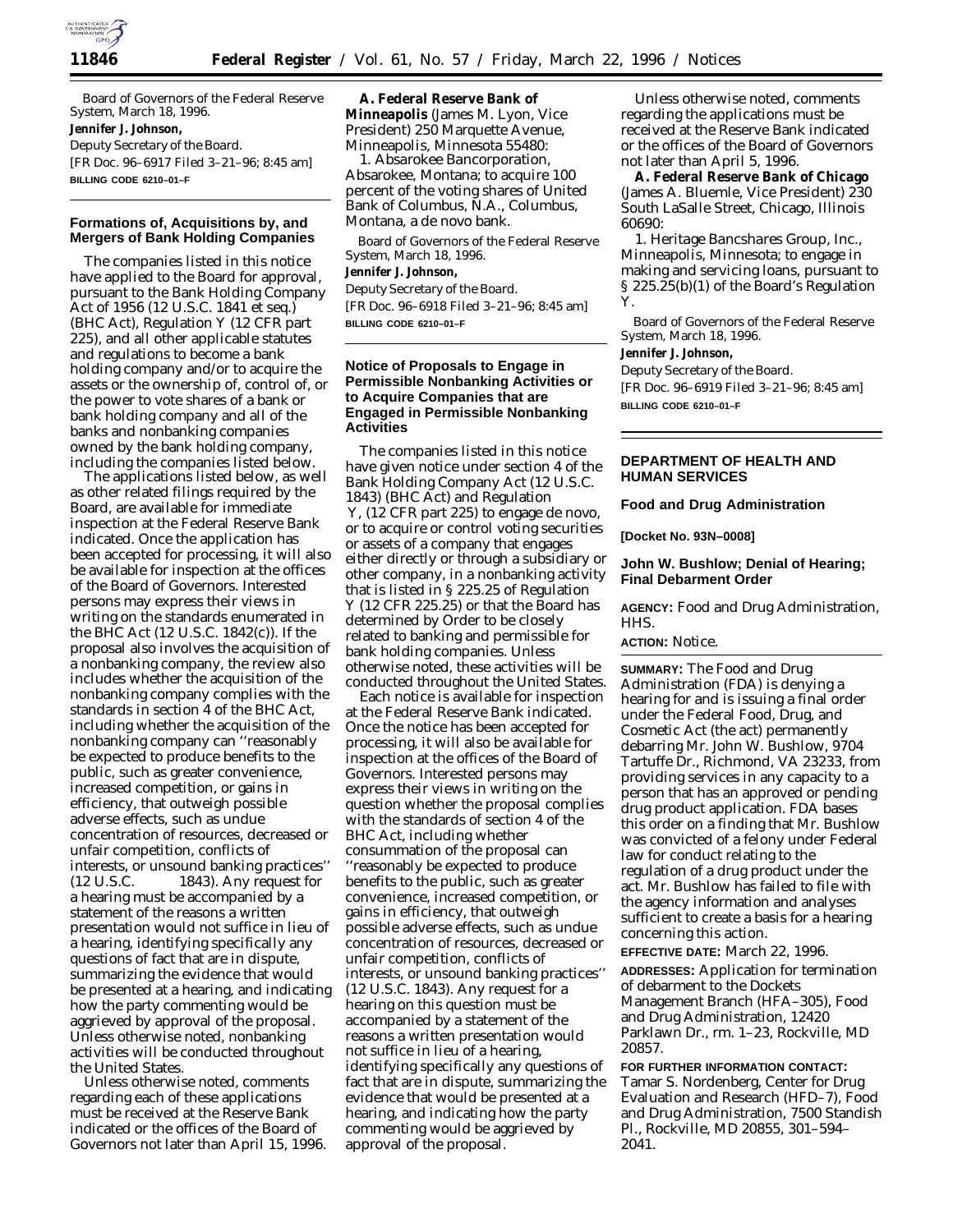### **SUPPLEMENTARY INFORMATION:**

#### **I. Background**

On February 21, 1992, the United States District Court for the District of Maryland entered judgment against Mr. John W. Bushlow, former Vice President of Manufacturing and plant manager of Vitarine Pharmaceuticals, Inc., for one count of failing to establish and maintain records, with the intent to mislead, a Federal felony offense under 21 U.S.C. 331(e) and 333(a)(2). As a result of this conviction, FDA served Mr. Bushlow by certified mail on April 9, 1993, a notice proposing to permanently debar him from providing services in any capacity to a person that has an approved or pending drug product application, and offered him an opportunity for a hearing on the proposal. The proposal was based on a finding, under section  $306(a)(2)(B)$  of the act (21 U.S.C. 335a(a)(2)(B)), that Mr. Bushlow was convicted of a felony under Federal law for conduct relating to the regulation of a drug product.

The certified letter informed Mr. Bushlow that his request for a hearing could not rest upon mere allegations or denials, but must present specific facts showing that there was a genuine and substantial issue of fact requiring a hearing. The letter also notified Mr. Bushlow that if it conclusively appeared from the face of the information and factual analyses in his request for a hearing that there was no genuine and substantial issue of fact which precluded the order of debarment, FDA would enter summary judgment against him and deny his request for a hearing.

In a letter dated May 4, 1993, Mr. Bushlow requested a hearing. The letter in its entirety is as follows:

In accordance with the requirements of 21 U.S.C. 335a(i), I set forth below the information relied upon to justify a hearing on the Food and Drug Administration's Proposed Notice to Debar, dated February 5, 1993.

I. The Proposal to Permanently Debar Violates the Double Jeopardy Clause of the Fifth Amendment

II. The Proposed Notice to Permanently Debar violates the Ex Post Facto Clause of the Constitution

III. The Proposed Notice to Permanently Debar violates the Constitution in that it is too broad, too vague and too unspecific.

In accordance, and within the required 60 days from receipt of the Proposal to Debar Notice, additional information will be filed to justify a hearing.

Despite his stated intention, Mr. Bushlow did not follow up with additional information to justify a hearing.

The Deputy Commissioner for Operations has considered Mr. Bushlow's letter and concludes that it is unpersuasive and fails to raise a genuine and substantial issue of fact requiring a hearing. The constitutional claims that Mr. Bushlow offers do not create a basis for a hearing because hearings are not granted on matters of policy or law, but only on genuine and substantial issues of fact (21 CFR 12.24(b)(1)). The constitutional arguments are, in any event, unconvincing, for the reasons discussed below.

**II. Mr. Bushlow's Arguments in Support of a Hearing**

Mr. Bushlow states that the debarment proposal violates the Ex Post Facto Clause and Double Jeopardy Clause of the U.S. Constitution. Mr. Bushlow was convicted on February 21, 1992, prior to the enactment of the Generic Drug Enforcement Act (GDEA) on May 13, 1992.

An ex post facto law is one that reaches back to punish acts that occurred before enactment of the law or that adds a new punishment to one that was in effect when the crime was committed. (*Ex Parte Garland*, 4 Wall. 333, 377, 18 L. Ed. 366 (1866); *Collins* v. *Youngblood*, 497 U.S. 37 (1990).)

The Double Jeopardy Clause states that no person shall ''be subject for the same offense to be twice put in jeopardy of life or limb.''

In determining whether a statutory provision such as the one being challenged is unconstitutional under the Ex Post Facto Clause or Double Jeopardy Clause, the critical consideration is whether the provision is remedial or punitive in nature. The intent of debarment under the GDEA is not to punish, but rather to remedy the past fraud and corruption in the drug industry. In upholding the GDEA against an ex post facto challenge, the court in *Bae* v. *Shalala* stated,

Without question, the GDEA serves compelling governmental interests unrelated to punishment. The punitive effects of the GDEA are merely incidental to its overriding purpose to safeguard the integrity of the generic drug industry while protecting public health.

(*Bae* v. *Shalala*, 44 F.3d 489, 493 (7th Cir. 1995); see also, *Manocchio* v. *Kusserow*, 961 F.2d 1539, 1542 (11th Cir. 1992); *Hawker* v. *New York*, 170 U.S. 189, 190 (1898); *DeVeau* v. *Braisted*, 373 U.S. 154 (1960).) Therefore, Mr. Bushlow's claim that the GDEA violates the Ex Post Facto Clause and Double Jeopardy Clause is unpersuasive.

Mr. Bushlow also asserts that the proposal to debar him is unconstitutional because it is ''too broad, too vague, and too unspecific.'' Such an argument does not provide the basis for a hearing.

Neither the proposal to debar nor the act's debarment provisions, on which the proposal to debar was based, are vague or unspecific. The debarment proposal sets forth expressly the conduct on which the proposal is based, the findings of FDA, the agency's proposed action, and the procedure for requesting a hearing. Section  $306(a)(2)(B)$  of the act clearly mandates the debarment of an individual who has been convicted of a Federal felony for conduct relating to the regulation of any drug product. The act defines the conduct and felony conviction that lead to debarment. The period of debarment is also set forth in section 306(c)(2) of the act, which states that the debarment is permanent.

Finally, Mr. Bushlow does not explain his argument that the debarment proposal is over broad. In fact, the debarment provisions are narrowly drawn to accomplish the legitimate government purposes of ensuring the integrity of the drug regulatory process and protecting the public health. The debarment provisions further the compelling governmental interest of ''restor[ing] consumer confidence in generic drugs by eradicating the widespread corruption in the generic drug approval process.'' (*Bae* v. *Shalala*, 44 F.3d 489, 493 (7th Cir. 1995).)

Mr. Bushlow does not dispute the fact that he was convicted as alleged by FDA in its proposal to debar him, and he has raised no genuine and substantial issue of fact regarding this conviction. Also, Mr. Bushlow's legal arguments do not create a basis for a hearing and, in any event, are unpersuasive. Accordingly, the Deputy Commissioner for Operations denies Mr. Bushlow's request for a hearing.

### **III. Findings and Order**

Therefore, the Deputy Commissioner for Operations, under section 306(a) of the act, and under authority delegated to him (21 CFR 5.20), finds that Mr. John W. Bushlow has been convicted of a felony under Federal law for conduct relating to the regulation of a drug product (21 U.S.C. 335a(a)(2)(B)).

As a result of the foregoing findings, Mr. John W. Bushlow is permanently debarred from providing services in any capacity to a person with an approved or pending drug product application under sections 505, 507, 512, or 802 of the act (21 U.S.C. 355, 357, 360b, or 382), or under section 351 of the Public Health Service Act (42 U.S.C. 262), effective March 22, 1996, (21 U.S.C.  $335a(c)(1)(B)$  and  $(c)(2)(A)(ii)$  and 21 U.S.C. 321(dd)). Any person with an approved or pending drug product application who knowingly uses the